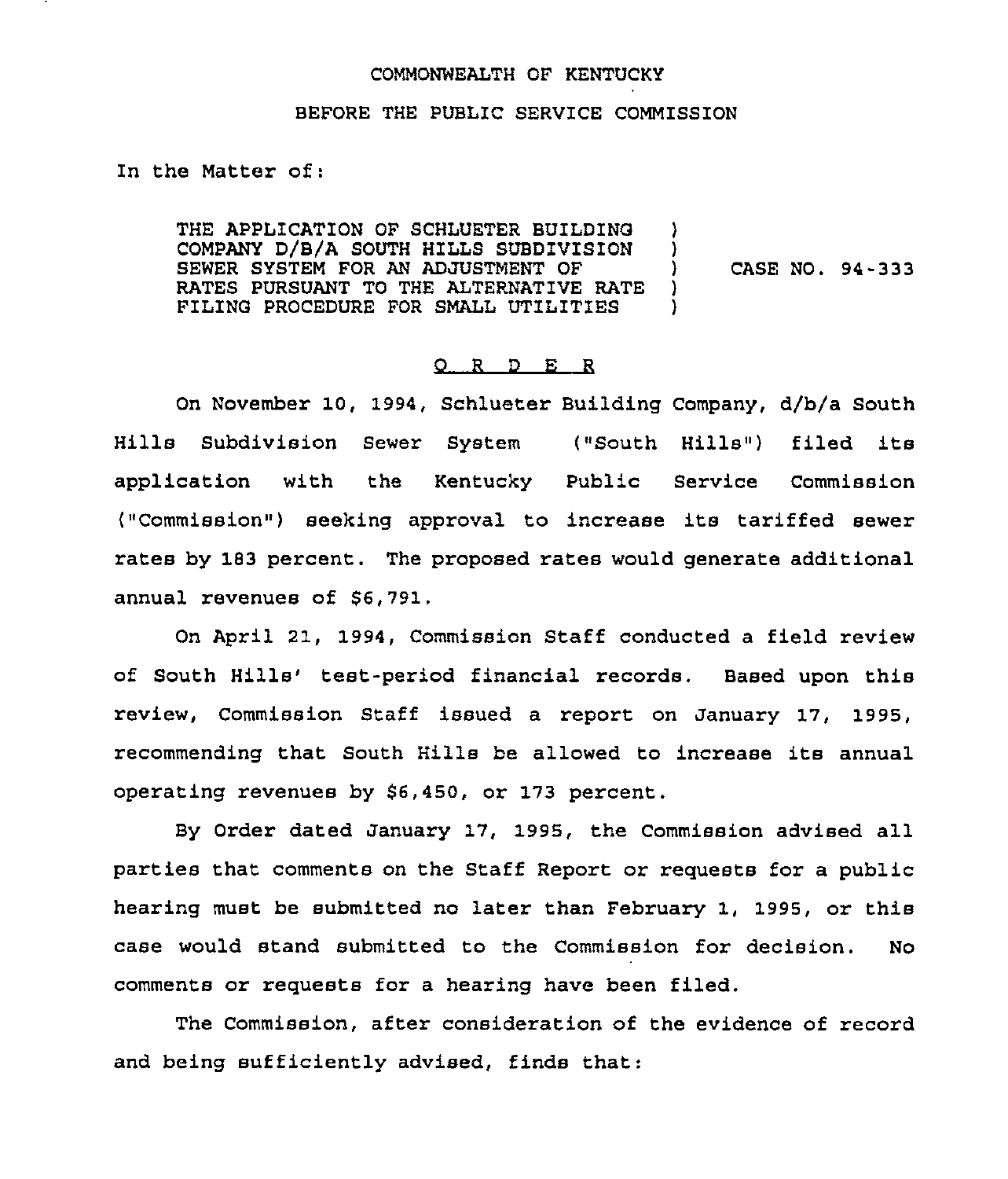1. The recommendations and findings contained in the Staff Report are supported by the evidence of record, are reasonable, and are hereby adopted as the findings of the Commission in this proceeding and are incorporated by reference as if fully set out herein.

2. The rates in Appendix A, which is attached hereto and incorporated herein, are the fair, just, and reasonable rates for South Hills and will produce gross annual sewer revenues of \$10,170, These rates will allow South Hills sufficient revenues to meet its operating expenses.

3. The rates proposed by South Hills would produce revenues in excess of those found reasonable herein and should be denied pursuant to KRS 278.030 (1).

IT IS THEREFORE ORDERED that:

1. The rates proposed by South Hills in its application are hereby denied.

2. The rates in Appendix <sup>A</sup> are approved for service rendered by South Hills on and after the date of this Order.

3, Within 30 days of the date of this Order, South Hills shall file with the Commission its revised tariff setting out the rates approved herein in conformance with 807 KAR 5:011,

Done at Frankfort, Kentucky, this 24th day of February, 1995

PUBLIC SERVIGE COMMISSION A. rtrman Vice Chairman

Chairmah'xecutive

ATTEST:

Executive Director The Commissioner